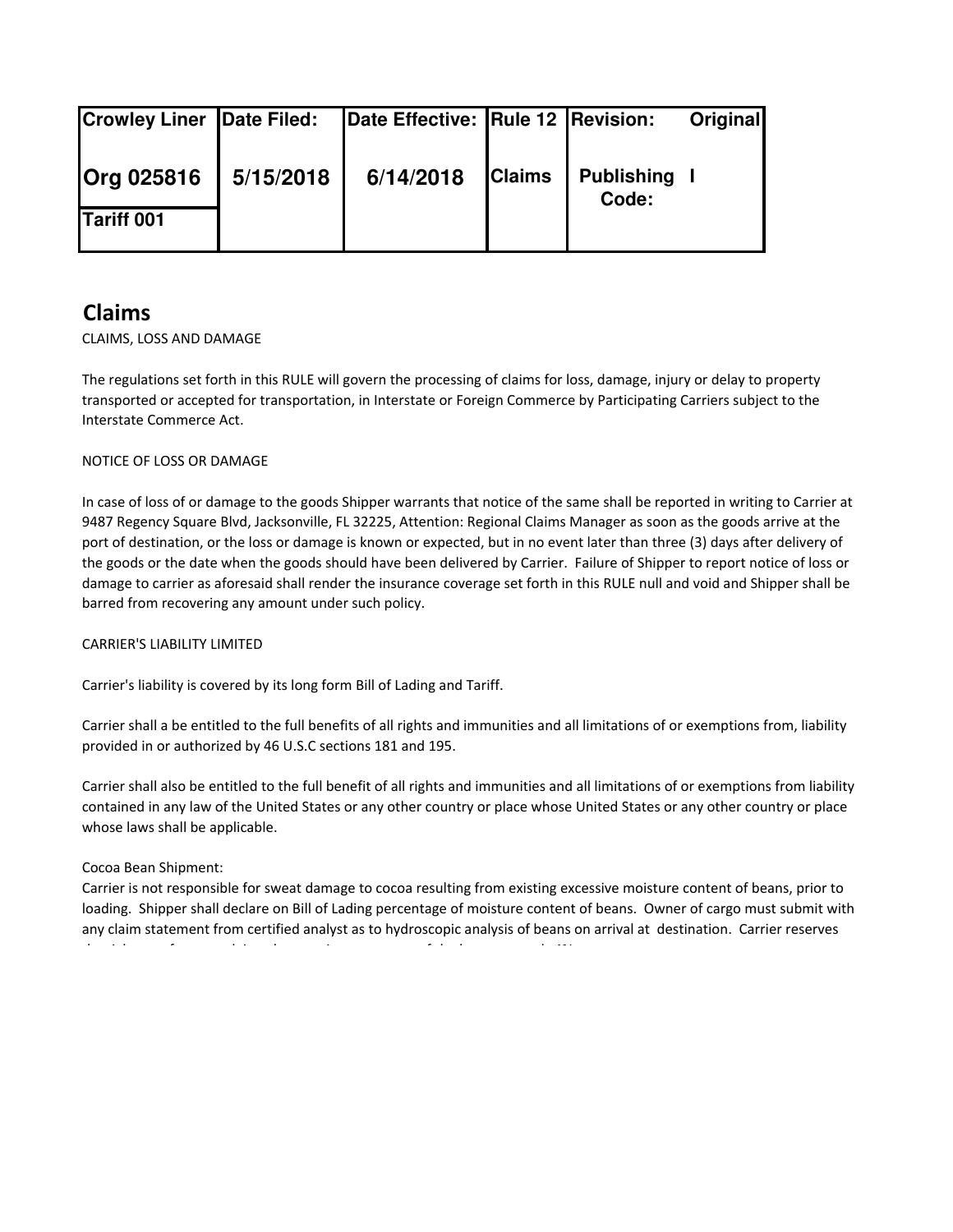#### REFRIGERATED CARGO

Carrier is not responsible for contamination resulting from stowage by shipper of different commodities in the same container/trailer.

Carrier will not accept responsibility for the accuracy or applicability of refrigerating instructions given by the shipper or connecting carriers. All temperatures agreed to by the shipper will be subject to a variance of 5 degrees Fahrenheit in either direction up or down without liability to the carrier.

Carrier will not accept responsibility for any conditions arising prior or subsequent to its movement of refrigerated commodities.

Shipper must guarantee that consignee will take delivery of the cargo immediately upon spotting off the container/trailers. Carrier not responsible for condition of cargo on outturn if consignee fails to do so. Carrier is not responsible for maintaining temperatures after container/trailer is opened.

After a container/trailer has been delivered to consignee, carrier will not accept liability for any damage to the cargo due to the improper functioning of the refrigeration unit if container/trailer is not returned to carrier's terminal within 24 hours after delivery has been effected on frozen cargoes and 12 hours on chill cargo. In the event the container/trailer is returned to the carrier in an inoperative condition, consignee will bear the expense of returning the unit to an operating condition.

All chilled fresh beef, when carried at a temperature below 32 degrees F., as specified by the shipper, shall be transported by carrier at cargo owner's risk, free to the carrier of any damages of claims resulting from temperatures below 32 degrees F. Consigned clearance and/or 72 ours (excluding Saturdays, Sundays and legal holidays) after vessel's arrival at destination port.

Failure to comply with the foregoing shall result in carrier's declining any claims resulting therefrom.

The carrier shall not accept shipments of chill produce when the required carrying temperature is below 38 degrees Fahrenheit; when carrier does accept such shipments, it shall be at the cargo owner's risk, such shipments, it shall beat the cargo owner's risk for all loss and damage caused by freeze damage, provided the carrier complies and establishes that the temperature was maintained within the 5 degree range from the requested carrying temperature.

The carrier shall not accept shipments of chill produce when the required carrying temperature is below 38 degrees Fahrenheit; when carrier does accept such shipments, it shall be at the cargo owner's risk, such shipments, it shall beat the cargo owner's risk for all loss and damage caused by freeze damage, provided the carrier complies and establishes that the temperature was maintained within the 5 degrees range from the requested carrying temperature.

TIME FOR CLAIM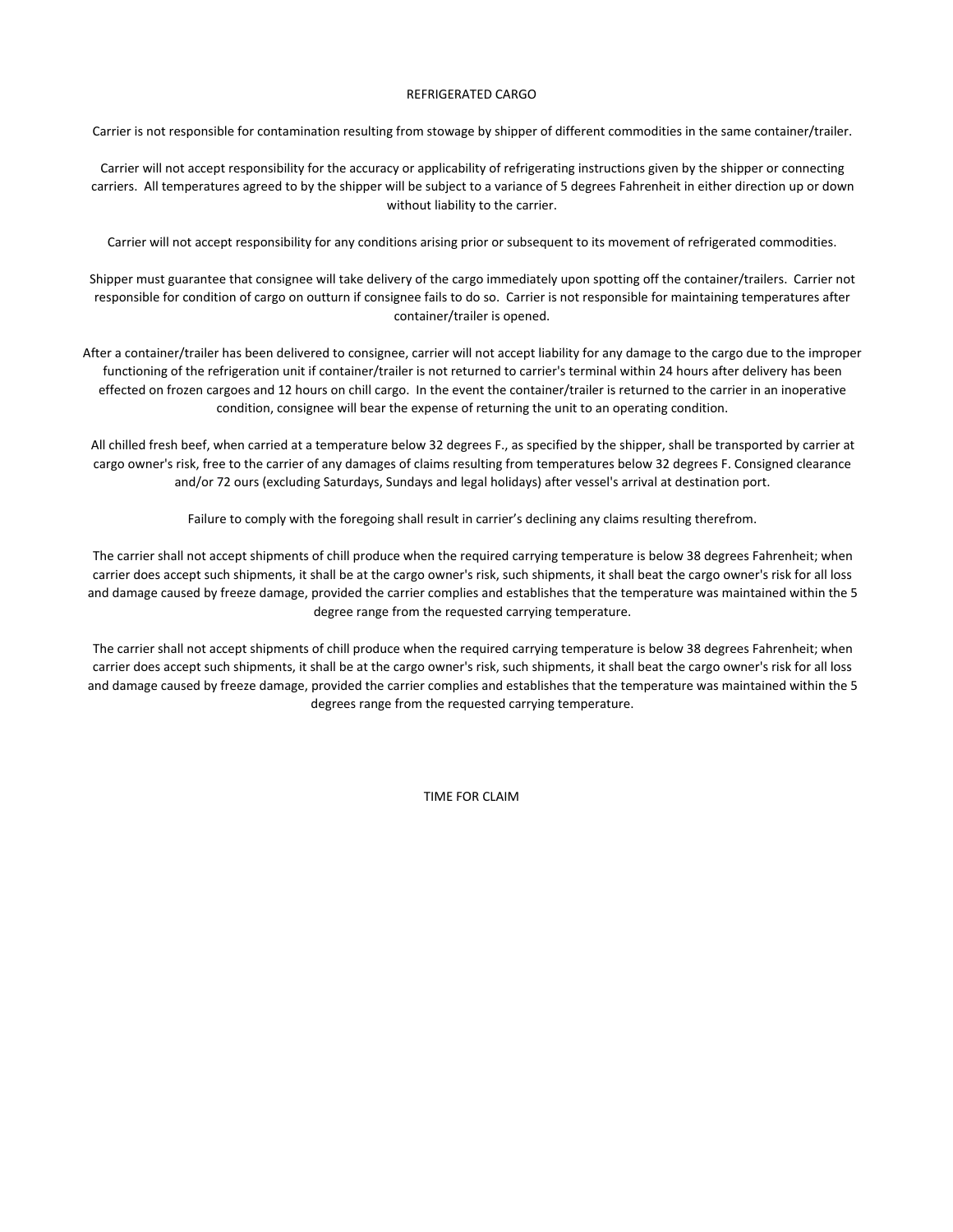Neither Carrier nor the Insurance Company shall be liable for any claim in connection with the goods unless presented in writing to Carrier at 9487 Regency Square Blvd Jacksonville, Florida 32225, Attention: Regional Claims Manager . Claims Should be submitted with proper proofs or loss within nine (9) months after delivery of the goods or the date when the goods should have been delivered by Carrier.

#### TIME FOR SUIT

No suit, action, or proceeding against Carrier or the insurance company for recovery of any claim in connection with the goods shall be sustainable unless commenced within one (1) year after delivery of the goods or the date the goods should have been delivered by Carrier.

Suit shall not be deemed commenced against either said defendant unless jurisdiction shall have been obtained over such defendant by service of process.

The Carrier and the Vessel shall be discharged from all liability in contract and in tort in respect of loss damage delay, misdelivery or conversion unless suit is brought within one year after delivery of the Goods or the date when the Goods should have been delivered investigation negotiation or otherwise dealing with claim by Carrier or its attorneys or representatives shall not be admission of liability and shall not be deemed a waiver of this provision a claim against a Joint Service Connectiong Carrier is subject to the claims, filing notice and time for suit requirements provided for the terms and conditions may prescribe periods within governs claims against the Carrier in particular under the Uniform Domestic Bill of Lading applicable to rail movements claims shall be filed in writing within nine months after delivery of import traffic or within nin months after delivery at the port of export traffic. All claims shall be filed in writing with CROWLEY LINER SERVICE, INC at 9487 Regency Square Blvd, Jacksonville, FL 32225.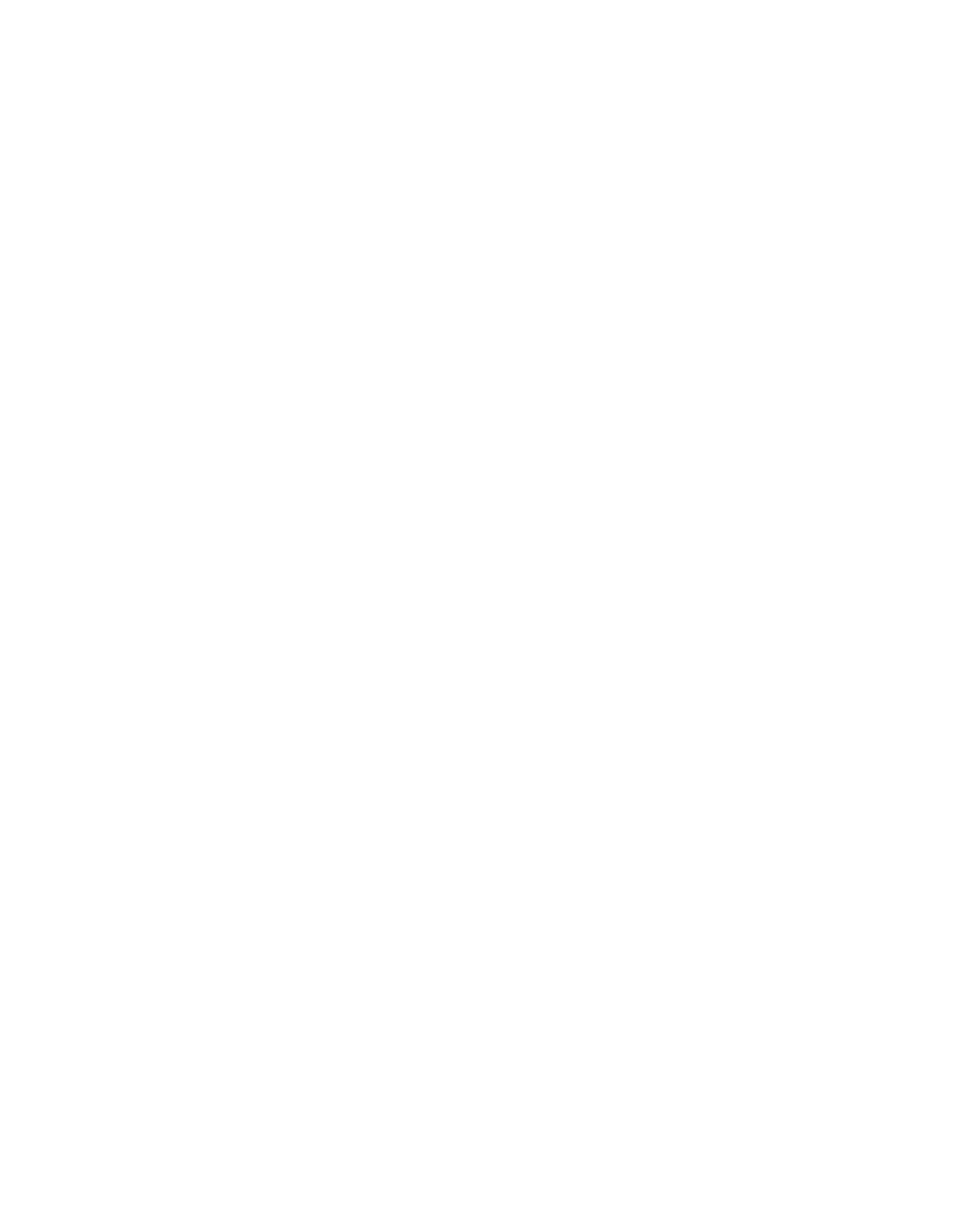Rule 12 Claims